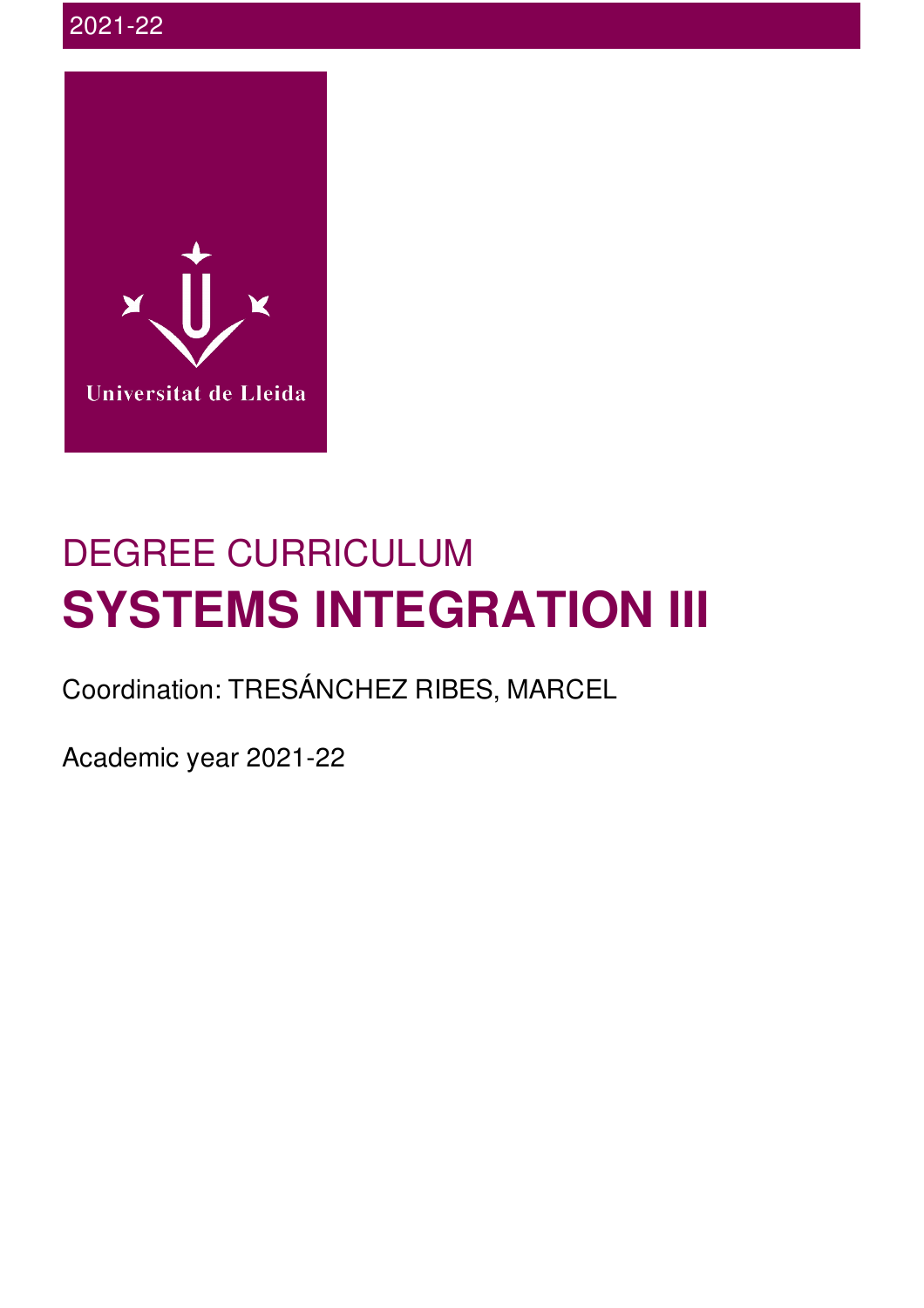# Subject's general information

| <b>Subject name</b>                                | <b>SYSTEMS INTEGRATION III</b>                                                                                          |                                                                                 |                |                                         |  |  |  |  |
|----------------------------------------------------|-------------------------------------------------------------------------------------------------------------------------|---------------------------------------------------------------------------------|----------------|-----------------------------------------|--|--|--|--|
| Code                                               | 102132                                                                                                                  |                                                                                 |                |                                         |  |  |  |  |
| <b>Semester</b>                                    | 2nd Q(SEMESTER) CONTINUED EVALUATION                                                                                    |                                                                                 |                |                                         |  |  |  |  |
| <b>Typology</b>                                    | Degree                                                                                                                  | Course                                                                          | Character      | <b>Modality</b>                         |  |  |  |  |
|                                                    |                                                                                                                         | Bachelor's Degree in Automation and<br><b>Industrial Electronic Engineering</b> | $\overline{4}$ | Attendance-<br><b>OPTIONAL</b><br>based |  |  |  |  |
| Course number of<br>credits (ECTS)                 | 6                                                                                                                       |                                                                                 |                |                                         |  |  |  |  |
| Type of activity, credits,<br>and groups           | <b>Activity type</b>                                                                                                    | <b>PRAULA</b>                                                                   |                | <b>TEORIA</b>                           |  |  |  |  |
|                                                    | <b>Number of</b><br><b>credits</b>                                                                                      | 3                                                                               |                | 3                                       |  |  |  |  |
| <b>Number of</b><br>groups                         |                                                                                                                         | 1                                                                               |                | 1                                       |  |  |  |  |
| Coordination                                       | TRESÁNCHEZ RIBES, MARCEL                                                                                                |                                                                                 |                |                                         |  |  |  |  |
| <b>Department</b>                                  | COMPUTER SCIENCE AND INDUSTRIAL ENGINEERING                                                                             |                                                                                 |                |                                         |  |  |  |  |
| <b>Important information</b><br>on data processing | Consult this link for more information.                                                                                 |                                                                                 |                |                                         |  |  |  |  |
| Language                                           | Speaking: As required (Catalan, Spanish or English).<br>Materials and resources: English.<br>Student workload: English. |                                                                                 |                |                                         |  |  |  |  |
| <b>Distribution of credits</b>                     | Theoretical sessions: 1 ECTS<br>Experimental training sessions: 1 ECTS<br>Practical sessions: 4 ECTS                    |                                                                                 |                |                                         |  |  |  |  |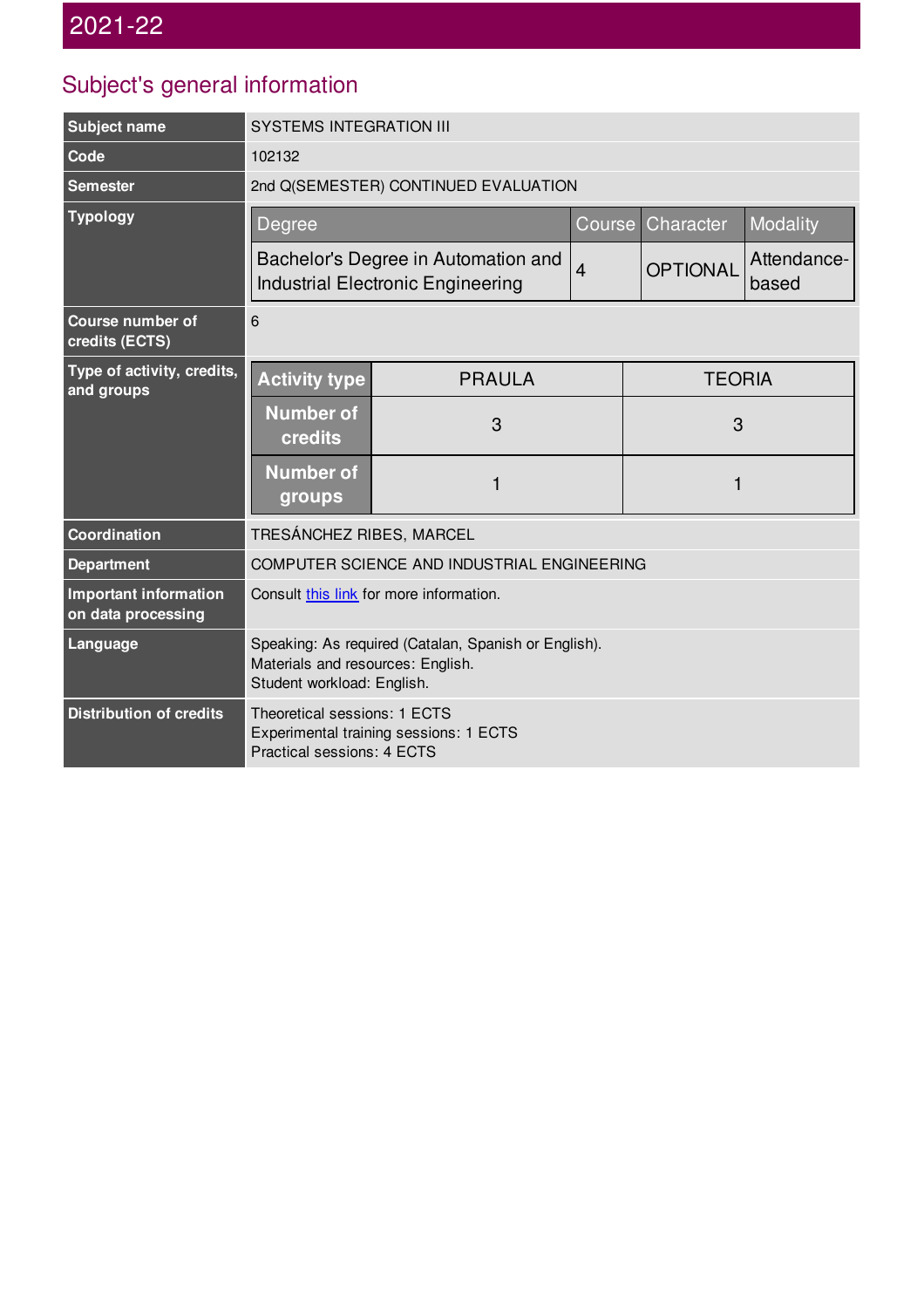| Teaching staff           | E-mail addresses          | <b>Credits</b><br>taught by<br>teacher | Office and hour of attention |
|--------------------------|---------------------------|----------------------------------------|------------------------------|
| TRESÁNCHEZ RIBES, MARCEL | marcel.tresanchez@udl.cat | 6                                      |                              |

### Subject's extra information

This course is part of the elective module in Systems Integration of the Degree in Automation and Industrial Electronic Engineering offered by the Polytechnic School at the University of Lleida.

A **Joint Project** is developed together with other subjects of the Systems Integration module:

- SYSTEMS INTEGRATION II \*
- SYSTEMS INTEGRATION III \*

(\*) These two subjects must be enrolled simultaneously because they work together on a Joint Project. The only exception is if any of them is approved.

Each subject focuses on the corresponding aspects of project development. In the case of this subject, electronic design, manufacturing and assembly of embedded systems. The aim of this Joint Project is to bring the students with what would be a real-world project of embedded electronic systems development and at the same time, bring into a real context the aspects studied in previous courses.

It is **COMPULSORY** to have completed or be attending the previous subject related to this elective module, SYSTEMS INTEGRATION I and II.

It is **COMPULSORY** that the students bring the following elements of individual protection (EPI) to the practices at the laboratory.

- Blue laboratory gown from UdL (unisex)
- Protection glasses
- Mechanical protection gloves

They can be purchased through the shop Údels of the UdL:

C/ Jaume II, 67 baixos Centre the Cultures i Cooperació Transfronterera

#### <http://www.publicacions.udl.cat/>

The use of other elements of protection (for example caps, masks, gloves of chemical or electrical risk, etc.) will depend on the type of practice to be done. In that case, the teacher will inform of the necessity of specific EPI.

Not bringing the EPI's described or not fulfilling the norms of general security that are detailed below imply that the student cannot access to the laboratories or have to go out of them. The no realization of the practices for this reason imply the **consequences in the evaluation** of the subject that are described in this course guide.

#### **GENERAL NORMS OF SECURITY IN LABORATORY PRACTICES**

- Keep the place of realization of the practices clean and tidy. The table of work has to be free from backpacks, folders, coats...
- No short trousers or short skirts are allowed in the laboratory.
- Closed and covered footwear is compulsory in the laboratory.
- Long hair needs to be tied.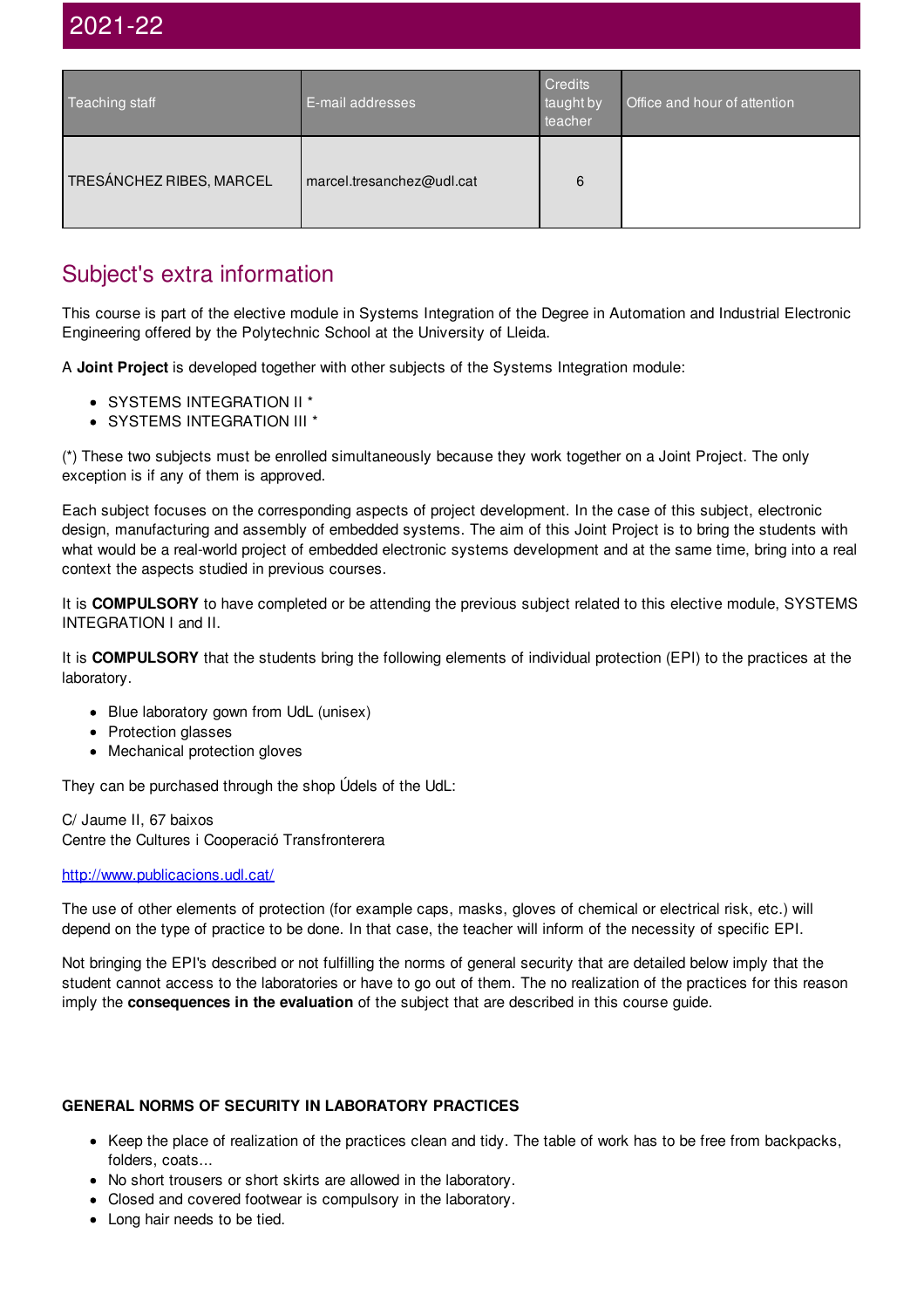- Keep the laboratory gown laced in order to be protected from spills of chemicals.
- Bangles, pendants or wide sleeves are not allowed as they can be trapped.
- Avoid the use of contact lenses, since the effect of the chemical products is much bigger if they enter between the contact lenses and the cornea. Protection over-glasses can be purchased.
- No food or drink is allowed in the laboratory.
- $\bullet$  It is forbidden to smoke in the laboratories.
- Wash your hands whenever you have contact with a chemical product and before going out of the laboratory.
- Follow the instructions of the teacher and of the laboratory technicians and ask for any doubt on security.

For further information, you can check the following document of the *Servei de Prevenció de Riscos Laborals de la UdL*: <http://www.sprl.udl.cat/alumnes/index.html>

### Learning objectives

Being able to design, manufacture and assembly of printed circuit boards (PCB).

Learning design techniques of PCB using surface mount devices (SMD).

Acquire knowledge to design integrated solutions with ECAD and MCAD workflow.

Know tools to develop advanced integrated systems based on microcontrollers.

Acquire knowledge to design integrated solutions with screen displays and touch panels.

Know how to develop embedded low-cost integrated systems with battery power charging solutions.

### **Competences**

#### **Strategic Competences of the UdL**

UdL2 Command of a foreign language.

UdL3 Mastering ICT's.

#### **Cross-disciplinary competences**

EPS4. To have the skills required to undertake new studies or improve the training with self-direction.

EPS9. Capacity for unidisciplinary and multidisciplinary teamwork.

#### **Specific competences**

GEEIA21. Knowledge of the basics and applications of the digital electronics and microprocessors.

GEEIA25. Knowledge and capacity for modelling and simulation of systems.

GEEIA27. Knowledge of principles and applications of robotic systems.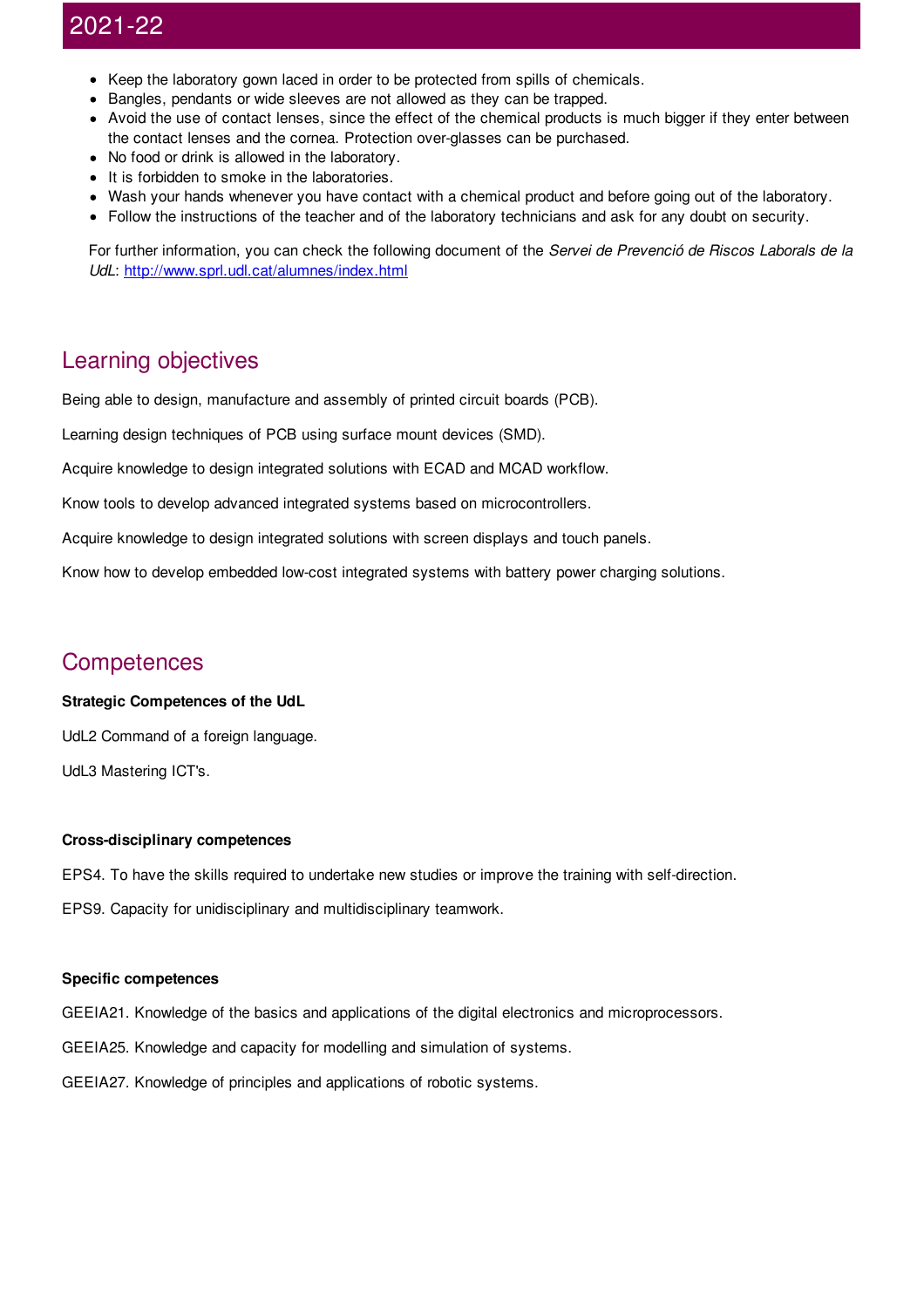### Subject contents

- 1. Electronic circuits manufacturing with Printed Circuit Boards (PCB)
	- 1.1. Introduction to SMT
	- 1.2. PCB Design
	- 1.3. EDA Software
	- 1.4. PCB Manufacturing
	- 1.5. PCB SMD Component Assembly
- 2. Advanced solutions for low-cost small-size embedded systems
	- 2.1. Electrical compatibility and battery power
	- 2.2. Power electronics management
	- 2.3. Data storage systems
	- 2.4. Visual screens and touch panels
	- 2.5. Sensors, actuators and wireless communication
	- 2.6. Image processing with CMOS sensors
	- 2.7. Audio signal processing
	- 2.8. Mobile robotics with microcontrollers
- 3. Development of an advanced electronic device
	- 3.1. Digital and power electronics design
	- 3.2. Design of the PCB with SMD technology
	- 3.3. Logical MCU programing with advanced peripherals
	- 3.4. Fabrication, assembly and start-up of the device

### Methodology

The subject is focused on continuous practical work in the electronics development for embedded systems.

The subject includes three session types:

- Theory sessions (classroom): Preliminary theoretical concepts before laboratoy experimentation.
- Experimental training sessions (electronics lab): Acquire skills by experimenting with practical examples with teacher support.
- Practical sessions (electronics lab): Student work related to deliverable practical tasks (individual) and the joint project (in group).

In group work sessions, the project-based learning methodology will be used. The students will put into practice the techniques proposed in the subject within the framework of a project common to the two second-semester fourth-year System Integration elective subjects.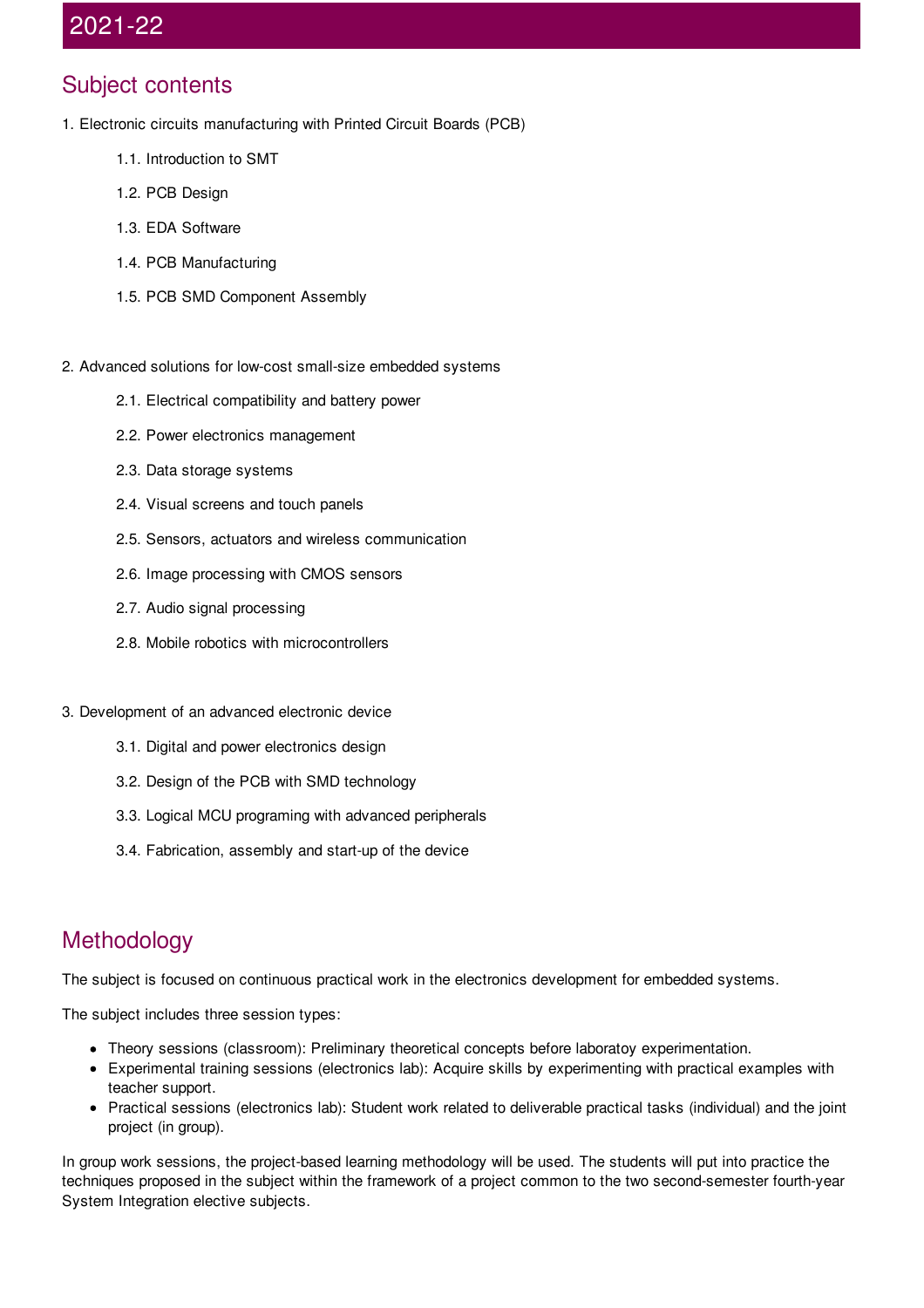The tools used in the practical work for design, manufacture and assembly of printed circuit boards (PCB) will be Autodesk CAD/CAM Eagle and Fusion 360.

Mid-range SMD soldering machines will be used to carry out the device manufacturing and assembly requirements of the joint project.

### Development plan

| <b>Week</b>                                                                                               | Methodology                     | <b>Content</b>  | <b>Joint Project</b><br>work | <b>Individual work</b>  | HTP <sup>(3)</sup> | HTNP $(3)$     |  |  |
|-----------------------------------------------------------------------------------------------------------|---------------------------------|-----------------|------------------------------|-------------------------|--------------------|----------------|--|--|
| 1, 2                                                                                                      | Masterclass                     | Lesson 1.1, 1.2 |                              |                         | $6\phantom{a}$     | $\overline{c}$ |  |  |
| $\overline{c}$                                                                                            | <b>Experimental Sessions</b>    | Lesson 1.3      |                              |                         | $\overline{c}$     | 3              |  |  |
| 3                                                                                                         | <b>Practical Sessions</b>       | Lesson 1.2, 1.3 | WP1                          | <b>Practical Task 1</b> | $\overline{c}$     | 8              |  |  |
| 3                                                                                                         | <b>Experimental Sessions</b>    | Lesson 1.2, 1.3 | WP1                          |                         | $\overline{c}$     | 3              |  |  |
| $\overline{\mathbf{4}}$                                                                                   | <b>Experimental Sessions</b>    | Lesson 1.4, 1.5 | WP1                          |                         | $\overline{c}$     | $\overline{c}$ |  |  |
| 4                                                                                                         | <b>Practical Sessions</b>       | Lesson 1.1-1.4  | WP1                          |                         | $\overline{2}$     | $6\phantom{a}$ |  |  |
| 5                                                                                                         | <b>Practical Sessions</b>       | Lesson 1.5      | WP3                          | <b>Practical Task 2</b> | $\overline{4}$     | 12             |  |  |
| 6                                                                                                         | <b>Masterclass</b>              | Lesson 2.1-2.8  | WP3                          |                         | $\overline{4}$     | 8              |  |  |
| 7,8                                                                                                       | <b>Experimental Sessions</b>    | Lesson 2.1-2.8  | WP3                          |                         | 6                  | 6              |  |  |
| 8                                                                                                         | <b>Practical Sessions</b>       | Lesson 3.1, 3.2 | WP4                          |                         | $\overline{c}$     | 6              |  |  |
| 9                                                                                                         | Practices doubts <sup>(1)</sup> | Lesson 3.1, 3.2 |                              |                         | $\overline{c}$     | $\overline{4}$ |  |  |
| 10                                                                                                        | <b>Practical Sessions</b>       | Lesson 3.3, 3.4 | WP4                          |                         | $\overline{4}$     | $\overline{4}$ |  |  |
| 11                                                                                                        | <b>Practical Sessions</b>       | Lesson 3.3, 3.4 | WP4                          |                         | $\overline{4}$     | $\overline{4}$ |  |  |
| 12, 13                                                                                                    | <b>Practical Sessions</b>       | All             | WP6                          |                         | 8                  | 14             |  |  |
| 14                                                                                                        | <b>Practical Sessions</b>       | All             | WP7                          |                         | $\overline{4}$     | 8              |  |  |
| 15                                                                                                        | Project presentation            | All             | All                          |                         | $\overline{4}$     | $\mathbf 0$    |  |  |
| 16, 17                                                                                                    | Practices doubts <sup>(1)</sup> | All             |                              |                         | $\overline{2}$     | $\mathbf 0$    |  |  |
| 18                                                                                                        | <b>Tutorials</b>                | All             |                              |                         | $\Omega$           | $\mathbf 0$    |  |  |
| 19                                                                                                        | Make-up Exams: Evaluation       | All             |                              |                         | $\overline{0}$     | $\mathbf{0}$   |  |  |
|                                                                                                           |                                 |                 |                              | <b>TOTAL</b>            | 60                 | 90             |  |  |
| $(1)$ Week for exams. As there are no written tests, they are dedicated to classes of practical questions |                                 |                 |                              |                         |                    |                |  |  |

\s there are no written tests, they are dedicated to classes of practical questions.

 $(2)$  HTP = Face-to-face Hours

 $(3)$  HTNP = Homework Hours

### Evaluation

The course assessment will take place continuously and will be based on the weighted evaluation of the reports of the activities undertaken during the course.

The practical exercises are made up of two practical tasks (20%) and a joint project (80%) distributed within seven work packages (WPx). Each work package involves one or both subjects, Systems Integration II (SI2) and Systems Integration III (SI3), with specific evaluation weight.